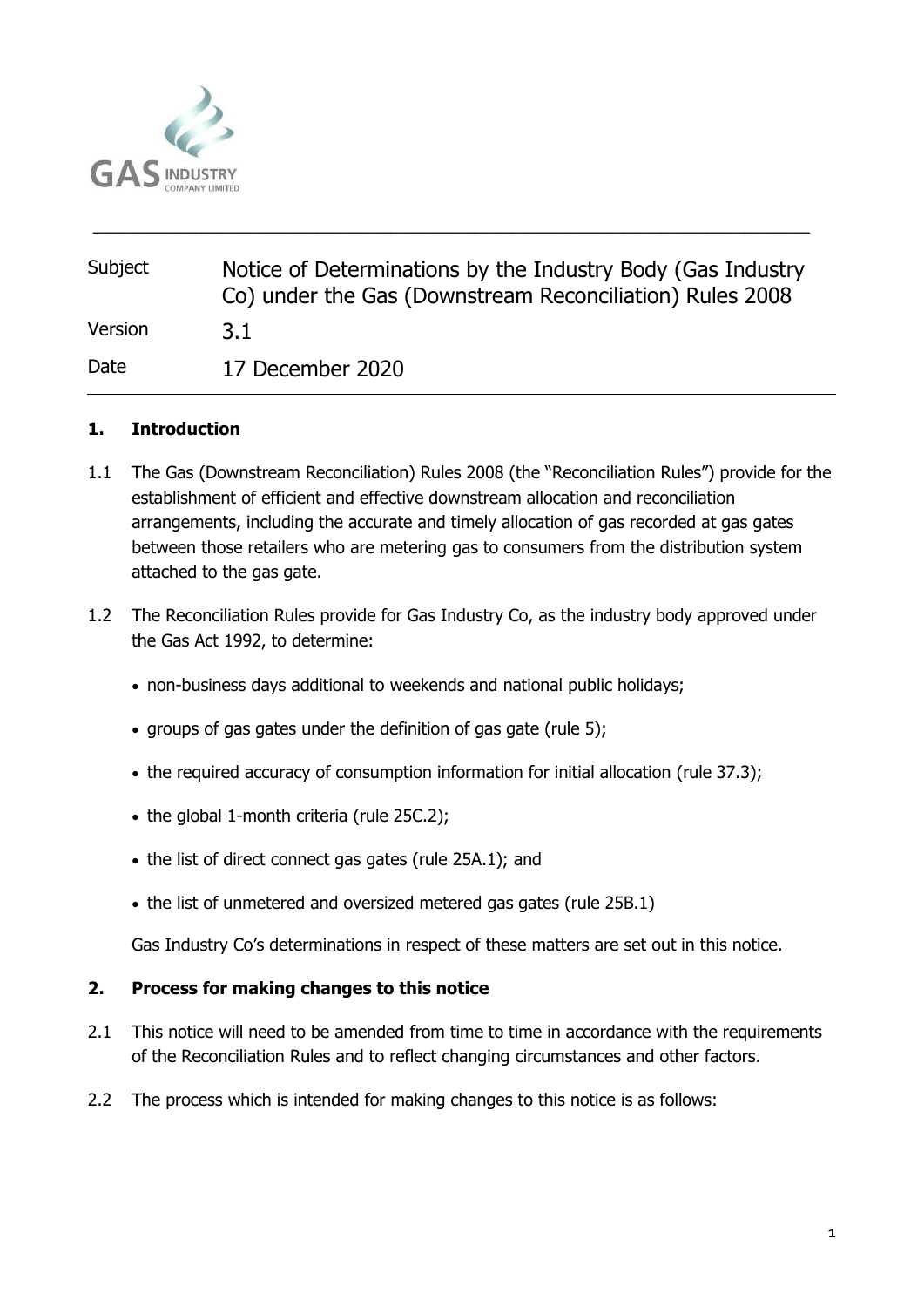- The proposed notice change will be advised to all allocation participants. Where the changes are minor or affect only specifically identifiable parties and no consultation is required under the Reconciliation Rules, it is intended that the proposed change will be notified by email. Where the changes are considered to have a wide effect, or consultation is required under the Reconciliation Rules, it is intended that the proposed amendments to the notice will be posted on the Gas Industry Co website and allocation participants invited to make submissions.
- There will be a defined consultation period which will vary from 2 to 4 weeks depending on the circumstances. A shorter period will likely apply where the changes are minor or affect only specifically identifiable parties. The consultation period may be closed off earlier if responses have been received from all allocation participants.
- Any new or amended determination made by Gas Industry Co will be advised to all allocation participants, together with a brief explanatory note on differences between the consultation proposal and the final result.
- A revised edition of this notice will be posted on the Gas Industry Co website.

### **3. Determination – business day (rule 5)**

3.1 The definition of "business day" in rule 5 of the Reconciliation Rules provides that:

business day means any day of the week except—

(a) Saturday and Sunday; and

(b) Any day that Good Friday, Easter Monday, ANZAC Day, the Sovereign's birthday, Labour Day, Christmas Day, Boxing Day, New Year's Day, the day after New Year's Day, and Waitangi Day are observed for statutory holiday purposes; and

(c) Any other day that the industry body has determined not to be a business day as published by the industry body;

- 3.2 Pursuant to rule 5, Gas Industry Co determines that—as long as the allocation agent and its operations are based in Wellington—Wellington Anniversary Day shall be a non-business day where it would otherwise impact on the allocation agent's ability to perform and/or publish an allocation in accordance with the Reconciliation Rules. Gas Industry Co will give reasonable notice to allocation participants when this is going to be the case.
- 3.3 Gas Industry Co will also give consideration to determining a non-business day where any North Island regional anniversary falls in the first four business days of the month, due to the potential impact on submissions for the initial allocation.
- 3.4 Consistent with the above paragraphs, Gas Industry Co determines the following nonbusiness days for 2021:
	- Wellington Anniversary day Monday, 25 January 2021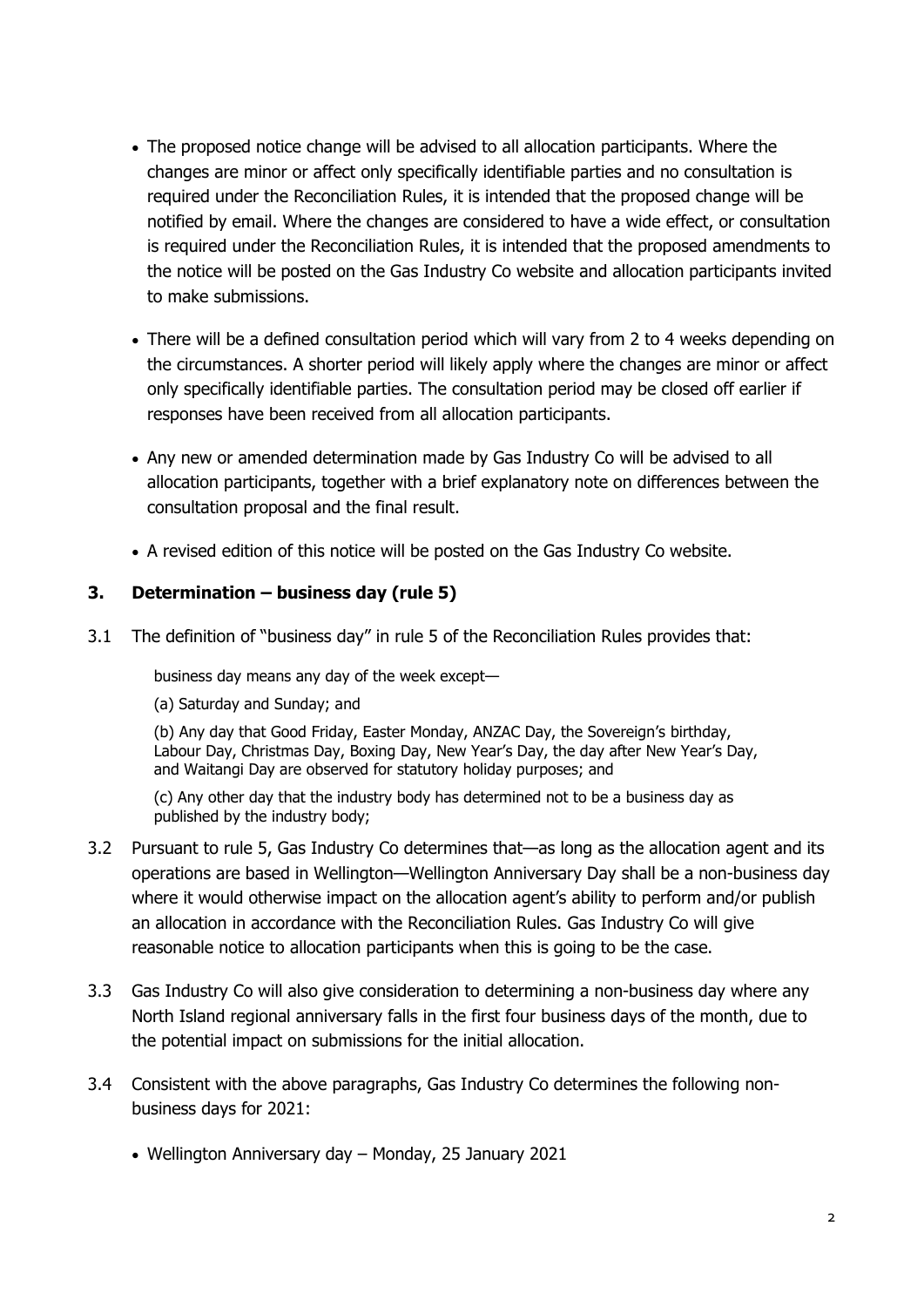• Auckland Anniversary day – Monday, 1 February 2021

## **4. Determination – groups of gas gates (rule 5)**

- 4.1 The definition of gas gate in rule 5 of the Reconciliation Rules includes "(d) a group of gas gates, as determined and published by the industry body, treated as a single gas gate for the purposes of these rules".
- 4.2 Pursuant to rule 5, Gas Industry Co determines that each of the following groups of gas gates are to be treated as single gas gates for the purposes of the Reconciliation Rules: $1$ 
	- Greater Auckland (GTA03610): comprising Bruce McClaren (BMC17901), Henderson (HEN74101), Papakura (PAP06610), Waikumete (WKM17701) and Westfield (WST03610);<sup>2</sup>
	- Greater Hamilton (GTH11301): comprising Hamilton Te Kowhai (HTK08301) and Hamilton Temple View (HTV11301);
	- Greater Kapiti (GWP20102): comprising Paraparaumu (PAU20101) and Waikanae 2 (WAK22802);
	- Greater Kihikihi (GTK19101): comprising Kihikihi (KIH19101) and Te Awamutu North (TAW31004);
	- Greater Mt Maunganui (GMM08001): comprising Mt Maunganui (MMU08001), Papamoa  $(PPA33201)$  and Papamoa 2  $(PPA33202)^3$ ;
	- Greater Tauranga (GTT07701): comprising Pyes Pa (PYE36601) and Tauranga (TRG07701); and
	- Greater Waitangirua (GTW06910): comprising Waitangirua (WTG06910) & Pauatahanui 1 (PAH23201)
- **5. Determination – accuracy of consumption information for initial allocation (rule 37)**
- 5.1 In respect of consumption information at a gas gate for consumer installations in allocation groups 3 to 6, rule 37.2 of the Reconciliation Rules requires the consumption information provided by a retailer for initial allocation, when compared to that provided by that retailer for final allocation, to fall within the percentage of error determined and published by Gas

<sup>&</sup>lt;sup>1</sup> Greater Waitoki was a Notional Delivery Point until 1 July 2015, when the ICPs from the embedded network at Waitoki B (WTK33902) were transferred to parent gate Waitoki (WTK33901). With the combination of the two gas gates, the notional gate became redundant.

<sup>2</sup> Greater Auckland included Papakura B (PAP06604) until 1 July 2015 when this gate became part of Papakura

<sup>&</sup>lt;sup>3</sup> Papamoa 2 (PPA33202) joined Greater Mt Maunganui (GMM08001) with effect 1 August 2017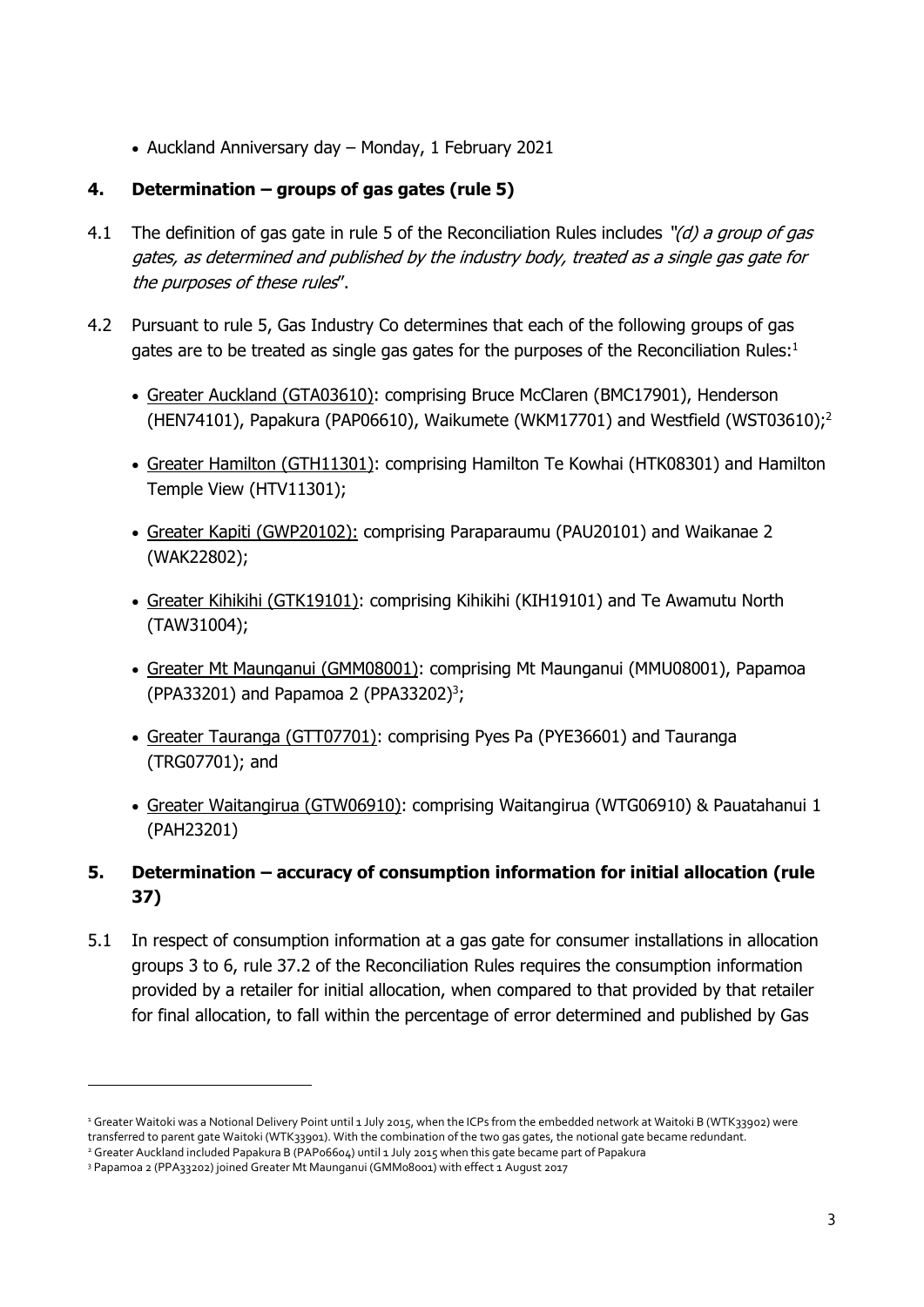Industry Co under rule 37.3. Rule 37.4 sets out the following matters to which Gas Industry Co must have regard in making its determination under rule 37.3:

- The primary aim of ensuring consumption information provided for initial allocation is as accurate as possible when compared with consumption information for final allocation;
- The extent to which retailers are able to comply with the percentage of error for the accuracy of consumption information provided for initial allocation;
- Any expected costs that would be reasonably incurred by retailers to achieve compliance with the percentage of error for the accuracy of consumption information provided for initial allocation; and
- Any other matter it considers relevant to its determination.
- 5.2 Pursuant to rules 37.3 and 37.4 of the Reconciliation Rules, Gas Industry Co determines that the percentage of error for the accuracy of the consumption information provided for initial allocation to be applied to the consumption periods:
	- in the gas year commencing 1 October 2008 is  $\pm 15\%$ ; and
	- in the gas year commencing 1 October 2009 is  $\pm$ 12.5%; and
	- in all subsequent gas years is  $\pm 10\%$

### **6. Determination – G1M criteria (rule 25C)**

- 6.1 Rule 25C.2 of the Reconciliation Rules requires that Gas Industry Co must determine and publish the G1M criteria, which are the criteria to be used by the allocation agent in determining which gas gates will be allocated using the global 1-month UFG methodology for the consumption periods in a gas year (the G1M gas gates).
- 6.2 Pursuant to rule 25C.2, Gas Industry Co determines that the G1M criteria shall comprise a TOU load proportion threshold and a monthly UFG factor volatility threshold. In order to determine the G1M gas gates for a gas year, these thresholds shall be applied against the best available consumption and allocation information for the 12 month period up to and including February of the previous gas year<sup>4</sup>. The thresholds are as follows:
	- TOU load proportion threshold: the presence of a 12-month average TOU load at the gas gate of greater than or equal to 80%; and

<sup>4</sup> This will normally comprise final allocation data for March to May and interim allocation data for June to February, but could include special allocations if directed. Note that allocation data from the initial allocation (monthly UFG factors in particular) will not form part of the dataset.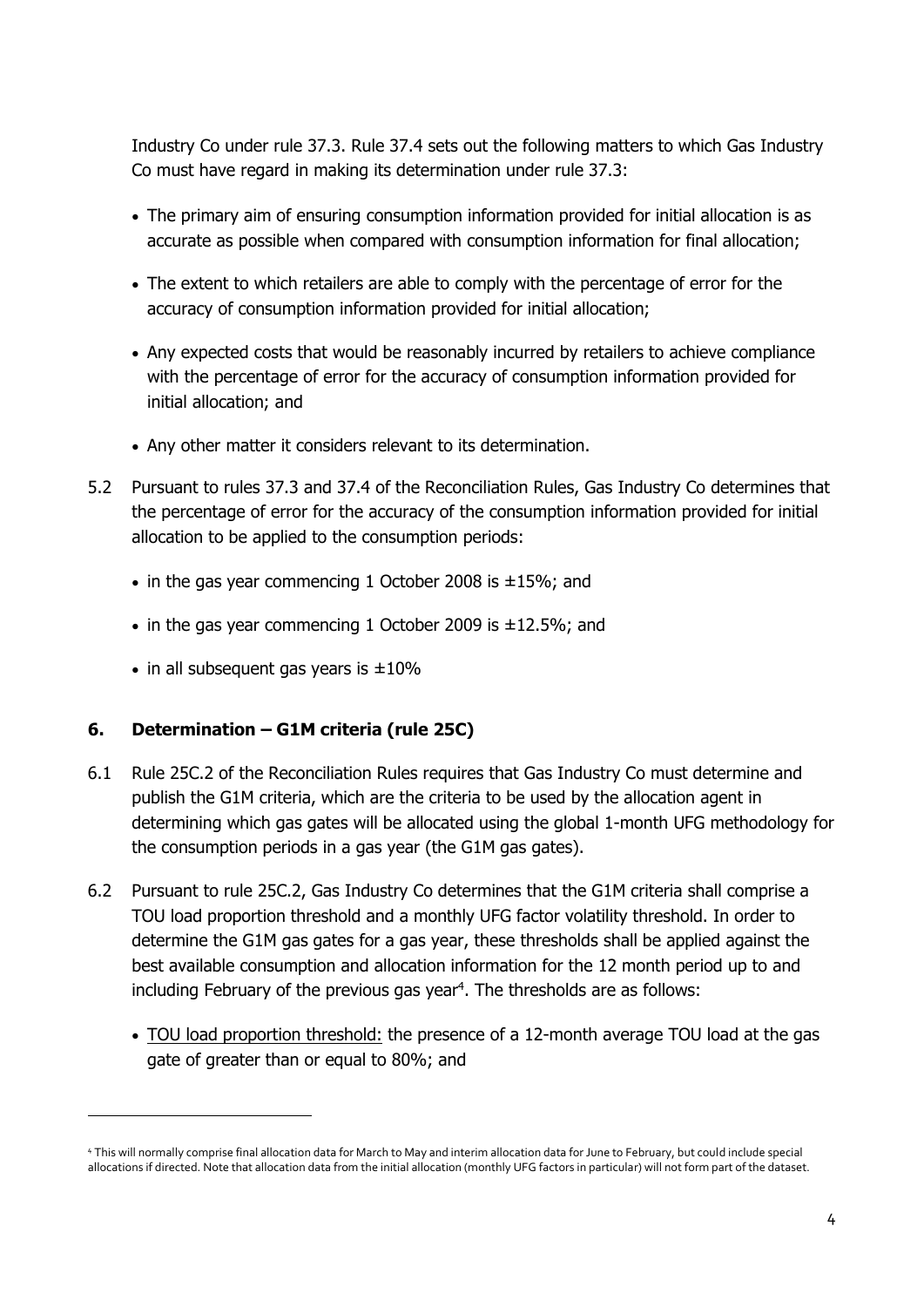- monthly UFG factor volatility threshold: the presence of one or more monthly UFG factors at the gas gate in the 12 month period which are either:
	- less than or equal to 0.9; or
	- $\circ$  greater than or equal to 1.1
- 6.3 Pursuant to rule 25C.5 the allocation agent is required to determine and publish the G1M gas gates in accordance with the G1M criteria for each gas year by the  $1<sup>st</sup>$  business day of July in the previous gas year. When determining the list of G1M gas gates the allocation agent will use the best available information at that time. Unless special allocations have been performed for any of the consumption periods in the 12 month period, the best available information will comprise three final allocations (March to May) and nine interim allocations (June to February).

# **7. Determination – direct connect gas gates (rule 25A)**

- 7.1 The Reconciliation Rules require that Gas Industry Co, as the industry body approved under the Gas Act 1992, determines the list of direct connect gas gates under rule 25A.1.
- 7.2 Under rule 25A.2 Gas Industry Co must publish the list of direct connect metered gas gates when established or changed. Under rule 25A.3 Gas Industry Co may remove or add gas gate to the direct connect gas gate list following consultation with allocation participants.
- 7.3 The definition of direct connect gas gate in rule 5 of the Reconciliation Rules is "those gas gates that are (for the relevant consumption period) on the list determined by the industry body in accordance with rule 25A." Under rule 25A.4 "[t]he industry body may only include a gas gate on the list of direct connect gas gates where the gas quantity delivered at the gas gate is attributable to a single consumer installation."
- 7.4 Gas Industry Co determines the following list of direct connect gas gates:

| ALF15501        | Alfriston                             |
|-----------------|---------------------------------------|
| <b>BAL08201</b> | Ballance Ammonia-Urea                 |
| <b>BAL09626</b> | Ballance Ammonia-Urea                 |
| <b>BER00564</b> | Bertrand Road (Waitara Valley)        |
| BRO36301        | <b>Broadlands</b>                     |
| <b>FAU00653</b> | Faull Road                            |
| GLB03401        | Glenbrook                             |
| HPS02993        | <b>Huntly Power Station</b>           |
| <b>HUN15303</b> | Hunua 3                               |
| KAI07602        | Kaimiro Mixing Station Delivery Point |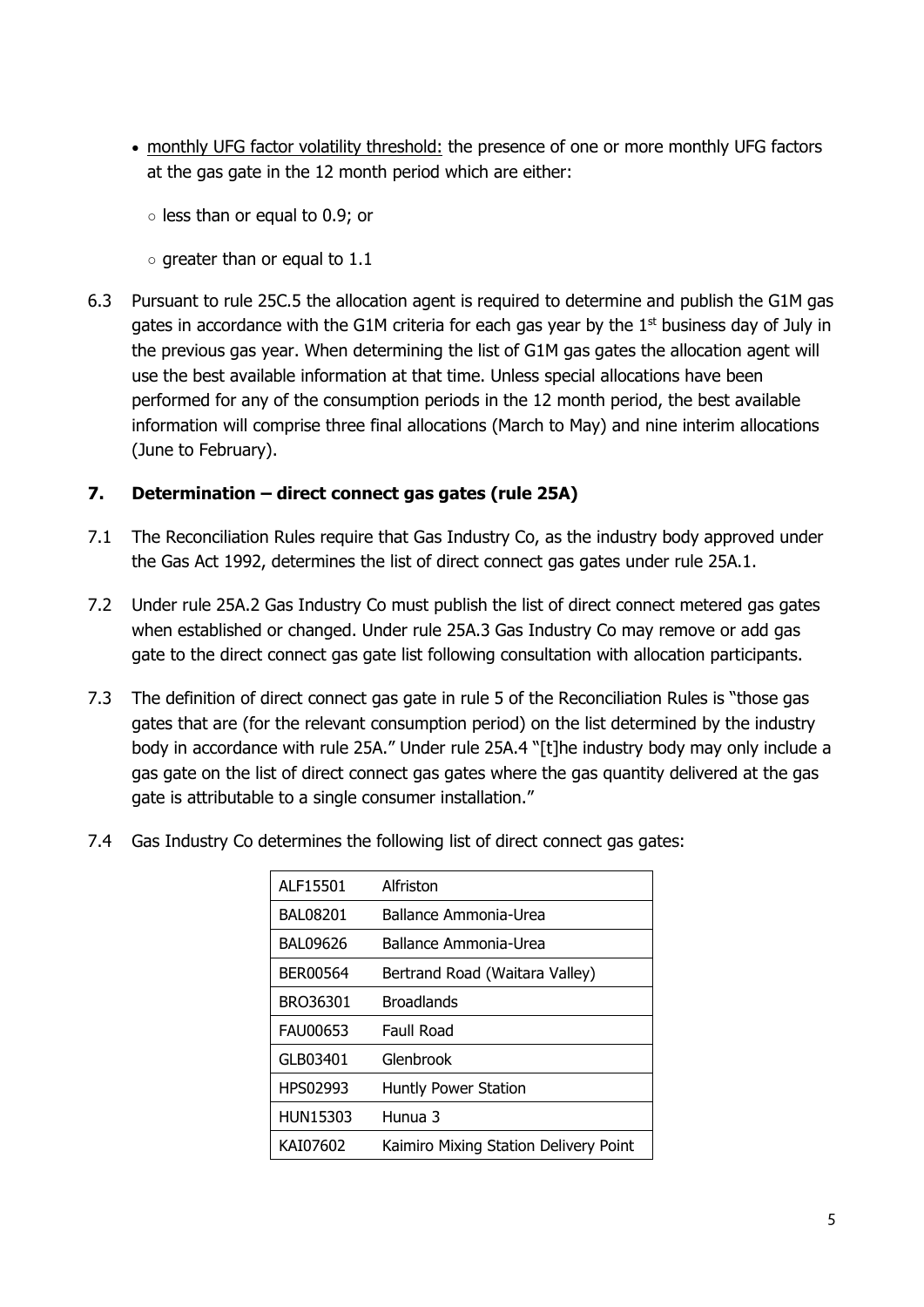| KAP09612        | Kapuni                        |
|-----------------|-------------------------------|
| KAW04410        | Kawerau (ex-Caxton)           |
| KAW04411        | Kawerau (ex-Tasman)           |
| KIN04310        | Kinleith (CHH mill)           |
| KIW34201        | Kiwitahi 1 (Peroxide)         |
| KTK23901        | Kaitoke                       |
| KUR33601        | Kauri DF                      |
| KUP37503        | Kupe                          |
| LCF20010        | Lichfield DF                  |
| LCF20011        | Lichfield 2                   |
| MAN39001        | Mangorei                      |
| MGK05401        | Mangatainoka                  |
| MNG34001        | Mangaroa                      |
| MCS01143        | Mokau Compressor Station      |
| MOK35801        | Mokoia                        |
| MRV16301        | Morrinsville DF               |
| MSD01801        | Marsden 1 (NZRC)              |
| MSD01802        | Marsden                       |
| MUT19001        | Maungaturoto DF               |
| NGA00669        | Ngatimaru Road (Delivery)     |
| PHT04902        | Pahiatua DF                   |
| RAG33401        | Rangiuru                      |
| STR00521        | Stratford 2                   |
| STR00511        | Stratford 3 Delivery Point    |
| TAC31001        | Te Awamutu Cogeneration Plant |
| TAT16401        | Tatuanui DF                   |
| <b>TCC00201</b> | Taranaki Combined Cycle (TCC) |
| TIK00703        | Tikorangi 3                   |
| TIR33501        | <b>Tirau DF</b>               |
| <b>TRC02003</b> | Te Rapa Cogeneration Plant    |
| <b>WKE19201</b> | Waikeria                      |

# 8. **Determination – unmetered and oversized metered gas gates (rule 25B)**

8.1 The Reconciliation Rules require that Gas Industry Co, as the industry body approved under the Gas Act 1992, determines the list of unmetered gas gates and oversized metered gas gates under rule 25B1.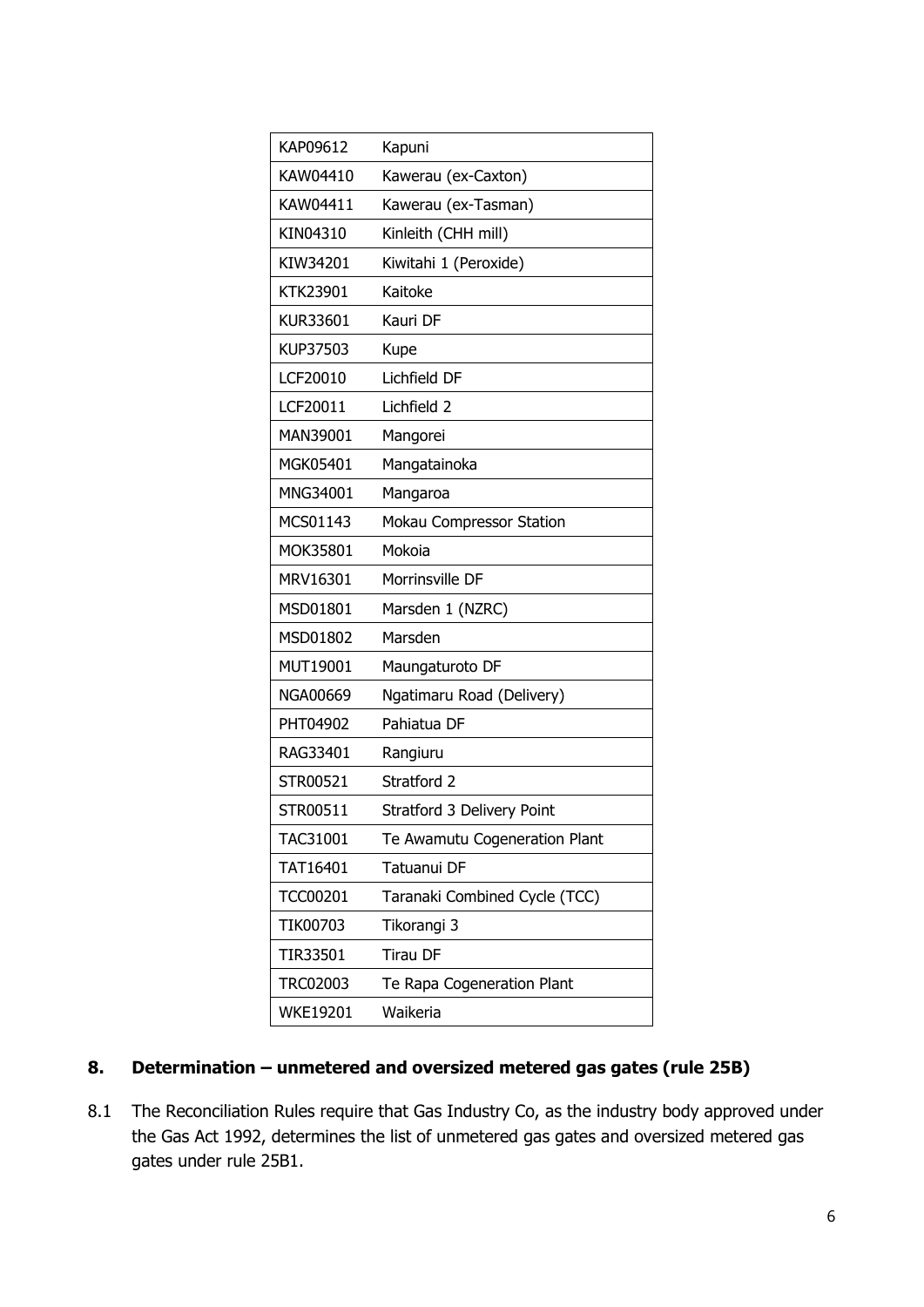- 8.2 Under rule 25B.3 Gas Industry Co must publish the list of unmetered and oversized metered gas gates when established or changed. Under rule 25B.4 Gas Industry Co may remove or add gas gated to the unmetered and oversized metered gas gate list following consultation with allocation participants.
- 8.3 Gas Industry Co determines the following list of unmetered gas gates:

| <b>KUK22401</b> | Kuku                    |
|-----------------|-------------------------|
| MTP20601        | Matapu                  |
| OKS32801        | <b>Okoroire Springs</b> |
| PGU13101        | Pungarehu 1             |
| THO22701        | Te Horo                 |
| <b>WEL18301</b> | Wellsford               |

8.4 Gas Industry Co determines the following list of oversized metered gas gates:

| <b>FLH21901</b> | <b>Flockhouse</b> |  |
|-----------------|-------------------|--|
| TTK30601        | Te Teko           |  |

#### **Version History**

| <b>Version</b> | <b>Date</b> | <b>Author</b> | <b>Description</b>                                                           |
|----------------|-------------|---------------|------------------------------------------------------------------------------|
| 1.1            | 13/01/09    | <b>BW</b>     | Document creation<br>$\bullet$                                               |
| 1.2            | 30/09/09    | AW            | Addition of consumption information percentage error for gas<br>$\bullet$    |
|                |             |               | year commencing 1 October 2009                                               |
| 1.3            | 21/01/10    | AW            | Addition of the provision for Gas Industry Co to determine non-<br>$\bullet$ |
|                |             |               | business days additional to weekends and national public                     |
|                |             |               | holidays                                                                     |
|                |             |               | New Wellington Anniversary date<br>$\bullet$                                 |
|                |             |               | Addition of Auckland Anniversary as a non-business day and<br>$\bullet$      |
|                |             |               | inclusion of date                                                            |
| 1.4            | 30/09/10    | AW            | Addition of consumption information percentage error for gas<br>$\bullet$    |
|                |             |               | year commencing 1 October 2010                                               |
| 1.5            | 03/10/11    | AW            | Addition of consumption information percentage error for gas<br>$\bullet$    |
|                |             |               | year commencing 1 October 2011                                               |
| 1.6            | 28/10/11    | AW            | Addition of embedded gas gate PAP06604 at the notional gas<br>$\bullet$      |
|                |             |               | gate GTA03610                                                                |
| 1.7            | 28/09/12    | AW            | Addition of consumption information percentage error for gas<br>$\bullet$    |
|                |             |               | year commencing 1 October 2012                                               |